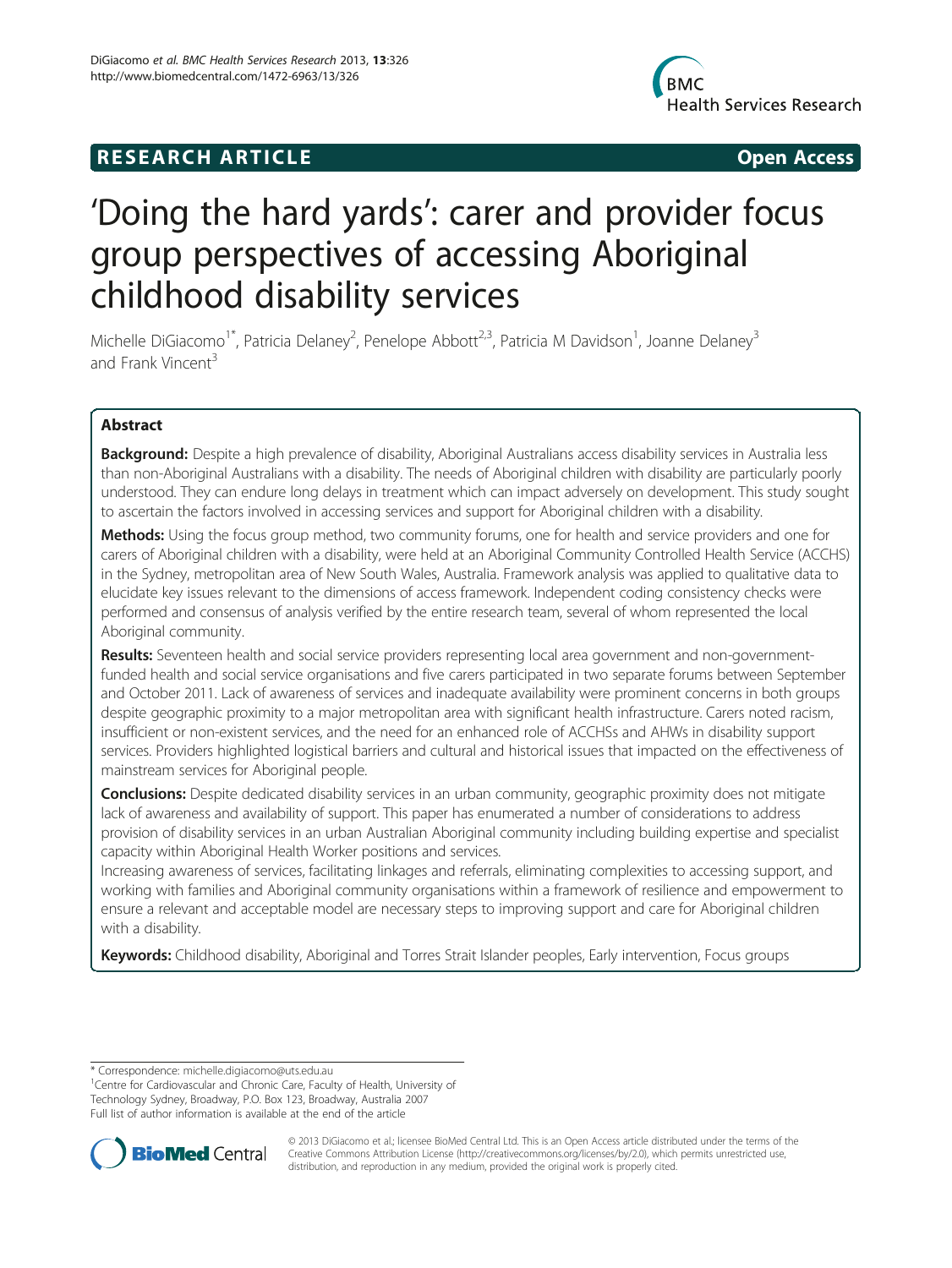## Background

Aboriginal and Torres Strait Islander (hereafter, Aboriginal Australian) children experience inferior health outcomes when compared to other Australian children and this includes higher rates of disability [\[1,2](#page-10-0)]. The issues around Aboriginal childhood disability are complex and multifaceted. The first years of a child's life are critical periods for social and emotional development as well as health [[3,4](#page-10-0)]. The antecedents of disability can be associated with environmental factors rather than biological ones. Aboriginal Australians are twice as likely to engage in or be exposed to risk factors that can lead to disability, such as smoking, binge drinking, obesity, using illicit drugs, poor housing conditions and being victims of violence [\[5,6](#page-10-0)]. Disability, compounded by social disadvantage, can lead to a perpetuating cycle of health disparities and inequities. As a consequence, Aboriginal Australians with a disability have been described as 'doubly disadvantaged' [[7\]](#page-10-0). Given that Aboriginal Australians experience high levels of disadvantage, if ignored or undertreated, disability at an early age may result in a greater likelihood of unemployment, lower socioeconomic status and interaction with the juvenile justice system [[3,8](#page-10-0)].

Little is known about the prevalence and experience of those with a disability within the Aboriginal population, particularly children and those living in urban areas [\[9](#page-10-0)]. It was not until 2002 that a national survey of Aboriginal disability was undertaken [[5\]](#page-10-0) and not until 2006 that a question was included on a national survey that asked specifically about disability in Aboriginal children aged 15 and under [[2\]](#page-10-0). While the available data are limited, the 2006 survey highlighted that Aboriginal children are more likely to experience disability than other Australian children. Aboriginal children aged 0–4 years were more likely to have a need for assistance with self-care, mobility or communication than non-Aboriginal children of the same age (ratios of 1.2 for males and 1.3 for females) [[2\]](#page-10-0). For those aged 5–18, Aboriginal males and females were 1.3 and 1.5 times as likely to have a profound or severe disability as their non-Indigenous counterparts [\[2](#page-10-0)]. In Western Australia, an estimated 2% of Aboriginal children aged 4–17 were reported by parents and carers to need help with basic activities associated with daily living such as eating, dressing, bathing and going to the toilet [[2\]](#page-10-0).

The disproportionately high prevalence of middle ear disease and its complications in Aboriginal children can lead to disabling chronic ear disease, hearing impairment and negatively affect education, social circumstances and quality of life [[10](#page-10-0),[11](#page-10-0)]. In 2004–05, rates of middle ear disease were four times as high among Aboriginal children aged 0–14 years as non-Aboriginal children in the same age group [\[3](#page-10-0)]. Five per cent of Aboriginal children are reported to have complete or partial deafness, compared to 1% of non-Indigenous Australians [\[12\]](#page-10-0), yet they are less likely to wear hearing aids [\[13\]](#page-10-0).

Although Aboriginal Australians are more likely to have a disability than non-Indigenous Australians, they are less likely to use services [[14-16\]](#page-11-0). The Aboriginal Disability Network of New South Wales has highlighted that there are very few Aboriginal people with disability who have their needs met in a meaningful way [[6](#page-10-0)]. Aboriginal Australians face significant barriers to accessing disability support services. Social marginalisation, mistrust in government services and agencies, cultural attitudes towards disability, a lack of facilities that provide culturally appropriate services, remoteness, child care, and transportation have been reported as barriers to accessing services [[5,6](#page-10-0)]. Penchansky and Thomas described healthcare access as being comprised of five dimensions; availability, affordability, accessibility, accommodation, and acceptability [[17](#page-11-0)]. Each of these dimensions plays a critical role in determining access to health care services. Availability depicts the volume and range of health resources; affordability refers to costs of services; accessibility refers to the location of services; accommodation involves whether the organisation of health care fits the users' demands; and acceptability refers to whether the health service fits with the users' attitudes and characteristics [\[17\]](#page-11-0).

In order to meaningfully address this problem, it is important to describe contextual, cultural and servicerelated factors which may impact on access. In spite of a range of factors across the sector, it is important to recognize the heterogeneity of Aboriginal communities and the importance of considering every community differently [[18\]](#page-11-0). This study sought to ascertain the factors involved in accessing services and support for Aboriginal children with a disability in an urban setting.

### Methods

Community forums using focus group methods [[19](#page-11-0)] were undertaken to ascertain perspectives of services and support for Aboriginal children with disability. Aboriginal people have experienced decades of colonial oppression and as a consequence, it is important to consider methodological approaches. Based upon consultation with community leaders it was considered that discussions in non-threatening and culturally appropriate settings would be most appropriate [[20](#page-11-0)]. The focus group method of group discussion was considered advantageous because of the narrative method favoured in Indigenous research and the opportunity to grasp collective experiences and interpret these collectively [\[21](#page-11-0)]. Moreover, diffusing views and opinions in a collective forum can have high utility and data clarity, particularly in health services research [\[22](#page-11-0)]. In an effort to obtain multiple perspectives, two separate forum were held; one for service providers and one for carers of young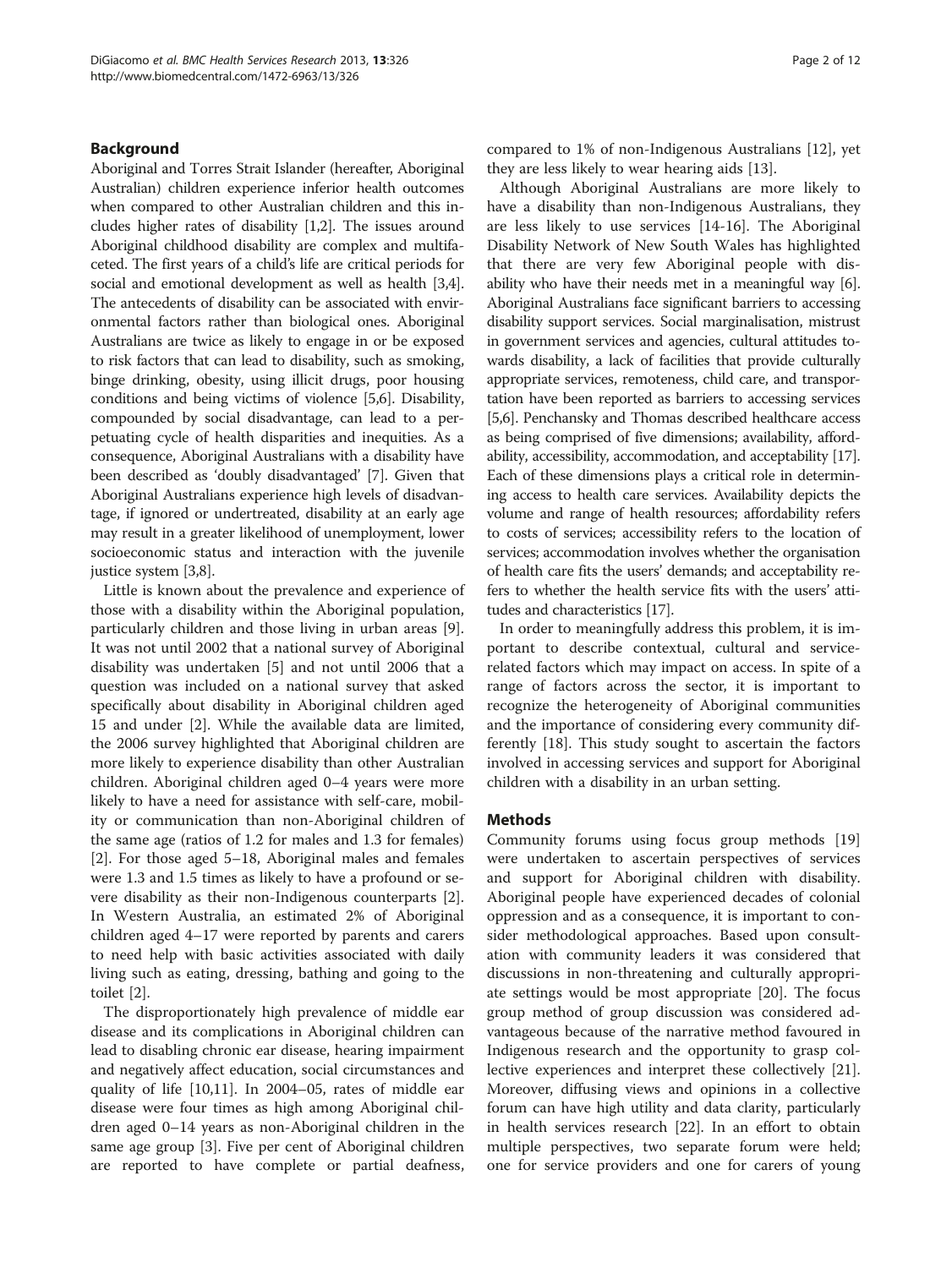Aboriginal children with a disability. The carers were family members or parents of the children, however for the purposes of preserving anonymity, participants will be described as carers. Similarly, we have minimised the potential reporting of identifiable contextual and sociodemographic information. Cultural supervision and mentorship of the project was undertaken by a community leader. Participants provided consent and were aware that the information would be published with the aim of improving service delivery. Ethics approval to undertake this study was granted by the Aboriginal Health and Medical Research Council (762/10) and this article was approved for publication by the governing Board of the Aboriginal Community Controlled Health Service (ACCHS).

## Recruitment

Each forum was advertised via flyers posted in an ACCHS, emailed to relevant professional groups and disability networks within three proximal health district areas, or given directly to community members by Aboriginal Health Workers (AHWs) or ACCHS staff. Recruitment adopted an inclusive approach whereby the definition of disability remained broad, encapsulating physical as well as intellectual disability or sensory impairment. Individuals who agreed to participate were contacted on the day prior to forums to confirm attendance.

#### Setting

This study took place in an outer metropolitan area of Sydney, Australia. The region has entrenched socioeconomic disadvantage with high rates of public housing and people living below the poverty line [\[23](#page-11-0)]. The area has a large proportion of pre-school aged children (less than 5 years old), and Aboriginal people represent 1.6% of the population. The local health district provides health services to the surrounding area comprising 833,000 residents and includes five hospitals, three of which are large teaching hospitals and one is a children's hospital, and seven community health facilities. Primary care within the region is provided largely by general practitioners in private practice. There is one large Aboriginal community controlled health service which provides multidisciplinary primary health care to the Aboriginal community of western Sydney. A range of governmental and non-governmental disability services are available within the region.

The group discussions took place in a community controlled facility deemed a culturally appropriate and familiar community venue [[20,24\]](#page-11-0). Transportation was provided, as needed, to facilitate participation and carers were advised that their children were welcome. Issues such as transportation and childcare have been identified in previous studies as barriers to participating in health programs [[25](#page-11-0)].

#### **Procedure**

The carer forum was held on a weekday in a private meeting room and was moderated by one Aboriginal researcher and one non-Aboriginal researcher. Questions and discussion centred on carers' perspectives and experiences, barriers to accessing support, and needs and preferences for support.

The provider forum was held on a different day with all research team members in attendance. One member of the project team facilitated discussion and three team members scribed. Questions and discussion centred on providers' perspectives and experiences of barriers to obtaining disability support, both in their direct professional capacity and what they have witnessed as impacting carers/families. Proposed solutions were also discussed with participants by exploring noted barriers and potential solutions that emerged from the group discussion. The moderator provided opportunity for individuals' views and opinions to be discussed, drawing parallels and differences from a range of opinions. Three scribes (non-Aboriginal researchers) took notes throughout the meetings which were not audio recorded to facilitate a safe and nonthreatening environment. Key points were summarised at the end of each focus group and the participants were asked to confirm accuracy.

#### Data analysis

Handwritten notes included participants' quotes and paraphrased excerpts from proceedings. Notes were typed and any potentially identifying information was removed prior to applying framework analysis [\[26\]](#page-11-0). Analysis began with close reading of the raw data and note-taking to facilitate immersion. Key issues were identified and noted and then considered within the dimensions of access framework (availability, affordability, accessibility, accommodation, and acceptability) [\[17\]](#page-11-0). All textual data was systematically indexed according to dimension of access. Any material that did not appear to fit the framework was retained and categorised separately.

Sections of text were charted according to the dimensions of access [\[17](#page-11-0)] and participant group and then distilled into summaries of experiences, perspectives, and illustrative quotes. Associations between concepts within the five dimensions led to development of sub-themes and explanations. To ensure trustworthiness of the analysis, another member of the research team performed independent coding consistency checks whereby they were asked to allocate raw data to categories including dimensions of access [\[27\]](#page-11-0). Differences were resolved through discussion with a third author. Upon consensus, final analysis was reviewed by the project steering committee. Importantly, the local community was in control of all key points of the data collection and participated in interpretation of findings.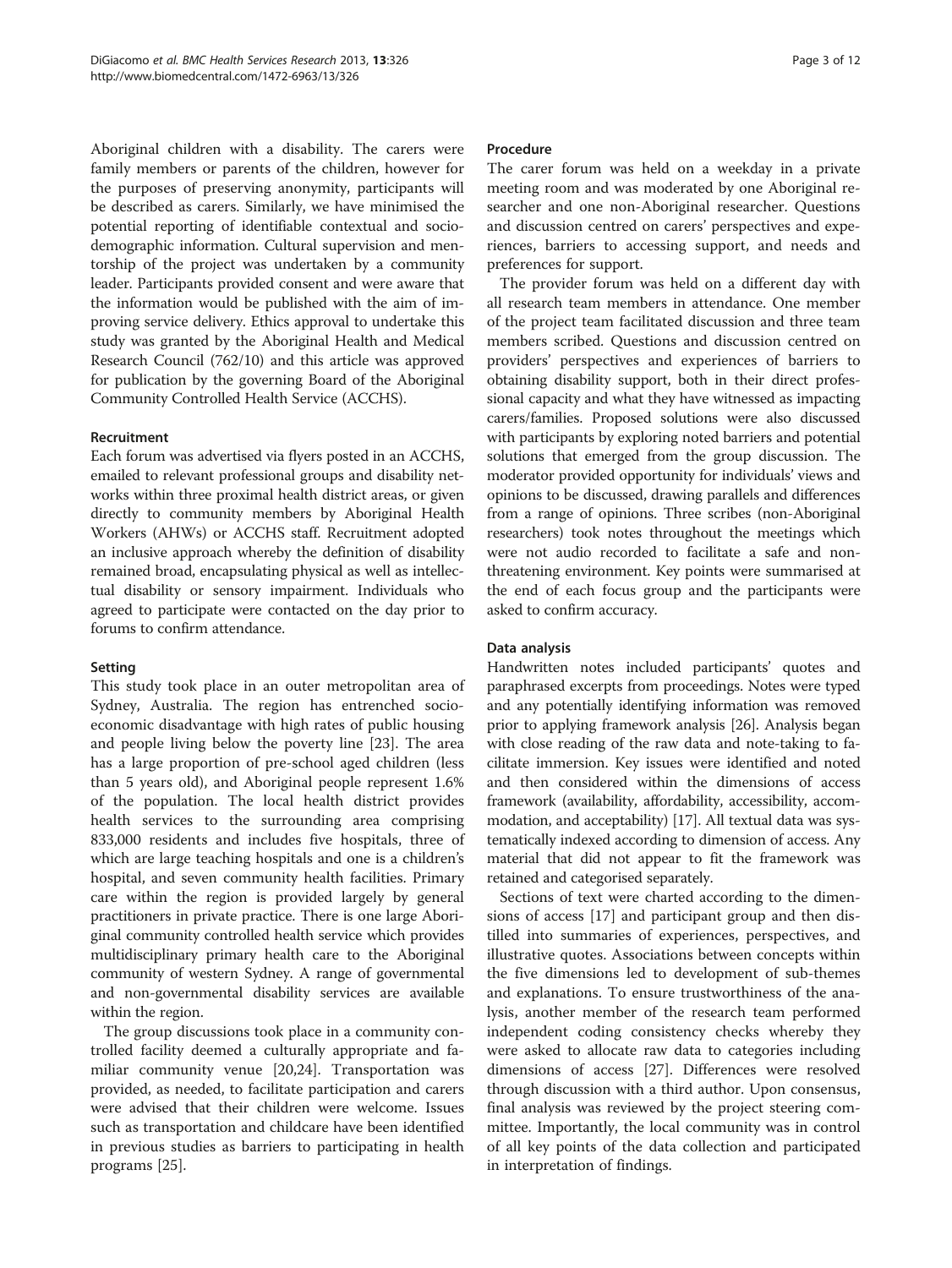### Results

Five Aboriginal women attended the carer forum which lasted two hours. Although several more carers indicated that they would attend, a community member's funeral was held at the same time, making attendance at the forum unfeasible for several people. Despite few participants, the depth and length of discussion conveyed an appreciable volume of rich data. Carers' engaging and articulate discussions centred on topics reflecting several dimensions of access including availability, affordability, accommodation, and acceptability; reflective of their ongoing lived experiences. The carers reported a range of disabilities in their children which included moderate to severe cognitive disability, autism, and syndromal multisystem disability. Participants described experiences of accessing services for a wide range of needs including health care, education, housing, financial and social support, as well as dedicated disability services. Participants began by explaining that in the Aboriginal community, many children with a disability are cared for by someone other than a parent and these arrangements are often informal, which can challenge service access.

Seventeen providers from a range of government and non-government funded disability, health, and social service organisations attended the one hour providers' forum. Input centred mainly on accessibility, particularly emphasising the complexities of the system. Both groups commented to a lesser extent on the other dimensions of access. Data are presented below according to dimension of access rather than participant group, however Table [1](#page-4-0) provides this differentiation.

#### Availability

Participants reported an insufficient supply of programs and services with waiting periods extending from months to years for critical time-sensitive therapies. Perceived nonexistent programs included support programs for male carers, transitional services for adolescents and young adults, after-school culturally appropriate programs and inand out-of-school tutoring support. Availability of childcare and supported school placements was inadequate.

Awareness of available services is not explicitly represented within Penchansky and Thomas's framework, however, it emerged as an important issue for both carers and providers who expressed uncertainty and ignorance regarding support available. Unsure of the implications of diagnoses, lack of readily available information on disability and services available delayed action. Carers felt that current health education channels were not reaching them adequately, so they had to educate themselves. Although support provided by ACCHSs was seen as culturally appropriate and important, it was suggested that dedicated and knowledgeable disability support workers within such organisations would be required to meet people's needs

for health education and service awareness. Few participants had internet access and one participant sought literature from a public library. Unmet needs for information regarding financial support was also reported. Providers also revealed they were not aware of the breadth of services offered in their area.

## Affordability

Although most disability services could be accessed without cost, carers described burdensome expenses that arose given the lack of availability of these services and support. Costs incurred were for childcare, private tutoring, and respite. Providers noted ongoing public transport costs associated with carers bringing children to multiple appointments.

#### Accessibility

The dimension of accessibility concerns geographic location and physical premises. Although the forum had a predominantly metropolitan focus, providers described travel burden associated with rural carers attending distant appointments while caring for other children. Living in or re-locating to the metropolitan area often meant time- consuming and inconvenient travel on public transport, particularly with small children.

For the purposes of this dataset, conceptualisation of accessibility extended beyond physical entry and to engagement with the service system. Complexities of the system were prominent in providers' discussions and the frustration they felt was apparent. Complexity and lack of communication between disability services and different professional sectors led to significant delays in children receiving services. For instance, it was reported that children sometimes are teenagers before they are linked to support. Confusion regarding assessment and therapeutic pathways and referrals, absence of a centralised management system, information technology perceived as 'not user-friendly' and incapable of managing multiple diagnoses were also reported. Rigid criteria for access to services, such as diagnostic assessments and geographic boundaries that did not take into account the individual needs of the family and child, was reported as creating uncertainty for carers and providers and as restricting and delaying access to needed services, Individual providers' perceptions of government service provider organisations as characterized by prolonged waiting periods and only responding to crises led them to circumvent standard pathways in attempts to access more timely care for their clients. They reportedly experienced great difficulty and confusion accessing these services in their daily work, found it hard to locate and communicate with other services, and lacked time to attend meetings and events that might facilitate collaboration and network building.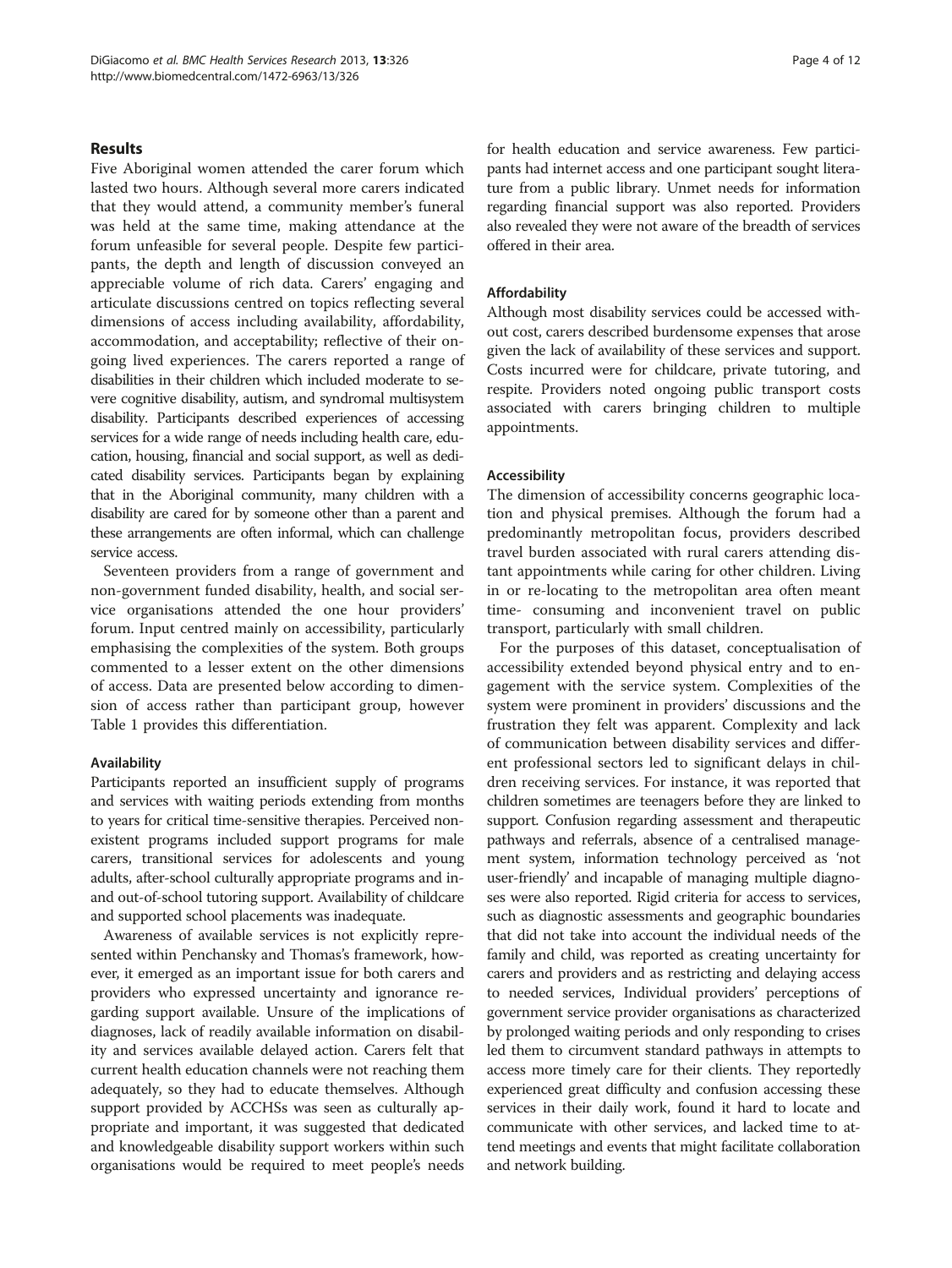# <span id="page-4-0"></span>Table 1 Forum data by access dimension

| Dimension of<br>Access | <b>Barriers to Access</b>                       |                                                                      | Carers                                                                                                                                                                                                                                                                                                                                                                                                                                                                                                                                                                                                                          | <b>Providers</b>                                                                                                                                                                                                                                                                                                                                                                                       |
|------------------------|-------------------------------------------------|----------------------------------------------------------------------|---------------------------------------------------------------------------------------------------------------------------------------------------------------------------------------------------------------------------------------------------------------------------------------------------------------------------------------------------------------------------------------------------------------------------------------------------------------------------------------------------------------------------------------------------------------------------------------------------------------------------------|--------------------------------------------------------------------------------------------------------------------------------------------------------------------------------------------------------------------------------------------------------------------------------------------------------------------------------------------------------------------------------------------------------|
| Availability           | Unmet need for information                      | Services, support, diagnoses                                         | Need for information on child's disability and available<br>support was a prominent concern. Women lacked an<br>understanding of what support existed, even within<br>their local communities. Few had internet access,<br>sought information on disability at a public library.<br>Carers felt they had to educate themselves and that<br>current health education channels were not reaching<br>them adequately. Regarding family access to<br>information, in one instance, a carer described a delay<br>in hearing her child's diagnosis: "It was months after she<br>was diagnosed that I found out how serious this was." | Participants stated that a lack of knowledge of available<br>services was a prominent factor in Aboriginal carers not<br>accessing disability services. People were generally<br>unaware of what services were available and that there<br>was not enough information available to let people<br>know about services. Some service providers, too, were<br>unaware of the breadth of services offered. |
|                        |                                                 | Financial support                                                    | Need for information on availability and eligibility for<br>financial support from government welfare<br>organisations currently and in future                                                                                                                                                                                                                                                                                                                                                                                                                                                                                  |                                                                                                                                                                                                                                                                                                                                                                                                        |
|                        | Insufficient supply of<br>programs and services | Treatments delays<br>Men's programs                                  | Long waitlists for case worker, specialists, and allied<br>health professionals meant time without treatment or<br>therapies, during crucial stages of development when<br>support/assistance is most vital.<br>No supports/support groups in place for fathers or<br>male carers despite a great need                                                                                                                                                                                                                                                                                                                          | Delay between assessment and treatment (eg. waitlists to<br>see speech pathologists ranged from $6 - 24$ months)                                                                                                                                                                                                                                                                                       |
|                        |                                                 | Transitional services.<br>programs for teens                         | Perceived a significant gap in available services for<br>teenagers and transitional arrangements to assist in<br>adjustment from school to work, work experience,<br>university, or employment                                                                                                                                                                                                                                                                                                                                                                                                                                  |                                                                                                                                                                                                                                                                                                                                                                                                        |
|                        |                                                 | After school cultural<br>programs                                    | No culturally appropriate after-school activities available<br>for their children with a disability:                                                                                                                                                                                                                                                                                                                                                                                                                                                                                                                            |                                                                                                                                                                                                                                                                                                                                                                                                        |
|                        |                                                 |                                                                      | "Where do the kids go that have fallen down the cracks?"                                                                                                                                                                                                                                                                                                                                                                                                                                                                                                                                                                        |                                                                                                                                                                                                                                                                                                                                                                                                        |
|                        |                                                 | Childcare and school<br>placements; disability<br>support in schools | Difficulty in getting school or child care placements for<br>their children; few schooling options due to the lack of<br>vacancies and lack of appropriate disability support<br>services. Students are placed in classes according to<br>need and the school's capacity to address this need.                                                                                                                                                                                                                                                                                                                                  |                                                                                                                                                                                                                                                                                                                                                                                                        |
|                        |                                                 | Tutoring support                                                     | Unable to secure a position in a state school she<br>perceived as meeting her child's needs, one carer<br>reported needing tutoring support for her child whom<br>she was home schooling, but did not know how to<br>access this assistance.                                                                                                                                                                                                                                                                                                                                                                                    |                                                                                                                                                                                                                                                                                                                                                                                                        |
| <b>Affordability</b>   | Out-of-pocket expense                           | Respite                                                              | Private respite services were accessed by one woman<br>due to inflexible government-subsidised services, but<br>this was expensive and unsustainable.                                                                                                                                                                                                                                                                                                                                                                                                                                                                           |                                                                                                                                                                                                                                                                                                                                                                                                        |
|                        |                                                 | Childcare                                                            | The cost of child care, in particular, a place where<br>disability or delay is often identified, impeded use of<br>this service.                                                                                                                                                                                                                                                                                                                                                                                                                                                                                                |                                                                                                                                                                                                                                                                                                                                                                                                        |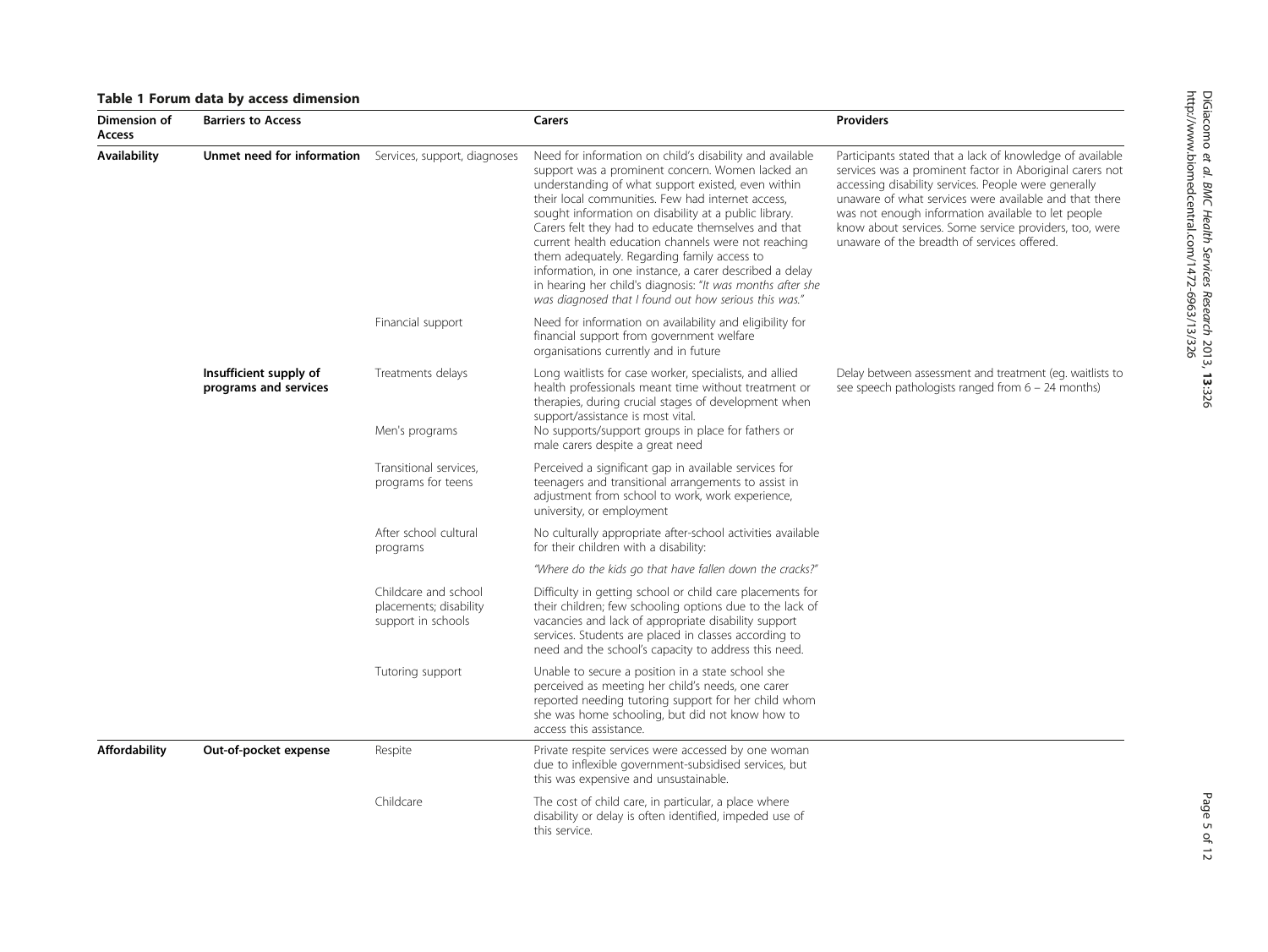|                      |                                     | Tutoring                                                               | Cost of tutoring support for child being home<br>schooled is high; carer resigned from job to home<br>school which increased financial stress and social<br>isolation.                                                                                                          |                                                                                                                                                                                                                                                                                                                                                                                                                                                                                                                                                    |
|----------------------|-------------------------------------|------------------------------------------------------------------------|---------------------------------------------------------------------------------------------------------------------------------------------------------------------------------------------------------------------------------------------------------------------------------|----------------------------------------------------------------------------------------------------------------------------------------------------------------------------------------------------------------------------------------------------------------------------------------------------------------------------------------------------------------------------------------------------------------------------------------------------------------------------------------------------------------------------------------------------|
|                      |                                     | Transport                                                              |                                                                                                                                                                                                                                                                                 | Cost of public transport to various agencies and<br>appointments can become expensive.                                                                                                                                                                                                                                                                                                                                                                                                                                                             |
| <b>Accessibility</b> | Pathway complexity                  | Confused pathway and<br>processes inhibit access                       | Given the many obstacles, the complexity of unclear<br>pathways, and denials by health professionals and<br>educators that a problem exists and warrants support,<br>one woman stated: "Carers have to do the hard yards to<br>get support."                                    | Complexity and lack of communication led to<br>significant delays in children receiving services. For<br>instance, it was reported that children sometimes are<br>teenagers before they are linked to support.<br>Participants commented that their case managers<br>found it hard to locate and communicate with other<br>disability services. One participant commented: "It<br>shouldn't be this hard." They discussed the complexity<br>for health professionals within this system and<br>highlighted the lack of cross-sector communication. |
|                      |                                     |                                                                        | This was linked to insufficient communication between<br>organisations; information about a child's condition was<br>not shared for purposes of facilitating treatment or<br>support.                                                                                           | Referral process confusion; referrals initiated by school<br>and councils rather than by families, implicating<br>schools as important entities within the process.                                                                                                                                                                                                                                                                                                                                                                                |
|                      |                                     |                                                                        |                                                                                                                                                                                                                                                                                 | The absence of a centralised case management body<br>was perceived as problematic.                                                                                                                                                                                                                                                                                                                                                                                                                                                                 |
|                      |                                     | Information Technology<br>complexity                                   |                                                                                                                                                                                                                                                                                 | Systems to facilitate both provider and carer access of<br>services and networks were perceived as not user-<br>friendly. In particular, a health service provider website<br>and an excess of complicated forms for carers to<br>complete were obstacles to accessing services.                                                                                                                                                                                                                                                                   |
|                      |                                     |                                                                        |                                                                                                                                                                                                                                                                                 | A dual diagnosis can complicate service access and<br>provision for a carer and the child. The system<br>reportedly was confused and slowed by multiple<br>differing needs for one client.                                                                                                                                                                                                                                                                                                                                                         |
|                      | Reputation as inaccessible          | Service reputation as<br>inaccessible a deterrent                      |                                                                                                                                                                                                                                                                                 | Expectation of delayed service (perceived as non-<br>responsive or slow to respond) based on previous<br>experience with disability support organisations led to<br>avoidance of said agencies; perceived crisis-centred<br>only                                                                                                                                                                                                                                                                                                                   |
|                      | <b>Physical location</b>            | Travel burden                                                          | One woman and her family moved from a rural area<br>for better service access, but still faced several months<br>wait for her child's treatment.                                                                                                                                | Travelling long distances from rural communities while<br>simultaneously caring for other children were cited as<br>barriers to accessing services. In metropolitan areas,<br>travelling on public transport to various agencies and<br>appointments can be time consuming and<br>inconvenient, particularly with small children.                                                                                                                                                                                                                  |
| <b>Accommodation</b> | <b>Unmet Communication</b><br>needs | Timing, language, and style<br>of health professionals<br>interactions | Pamphlets and other literature on medications did not<br>satisfy the need for information; health professional<br>jargon and emotional response to diagnosis impeded<br>comprehension. One carer's perspective of hearing the<br>diagnosis: "Your whole world is crumbling down | The information on disabilities is hard for Aboriginal<br>families to understand and interpret the signs.                                                                                                                                                                                                                                                                                                                                                                                                                                          |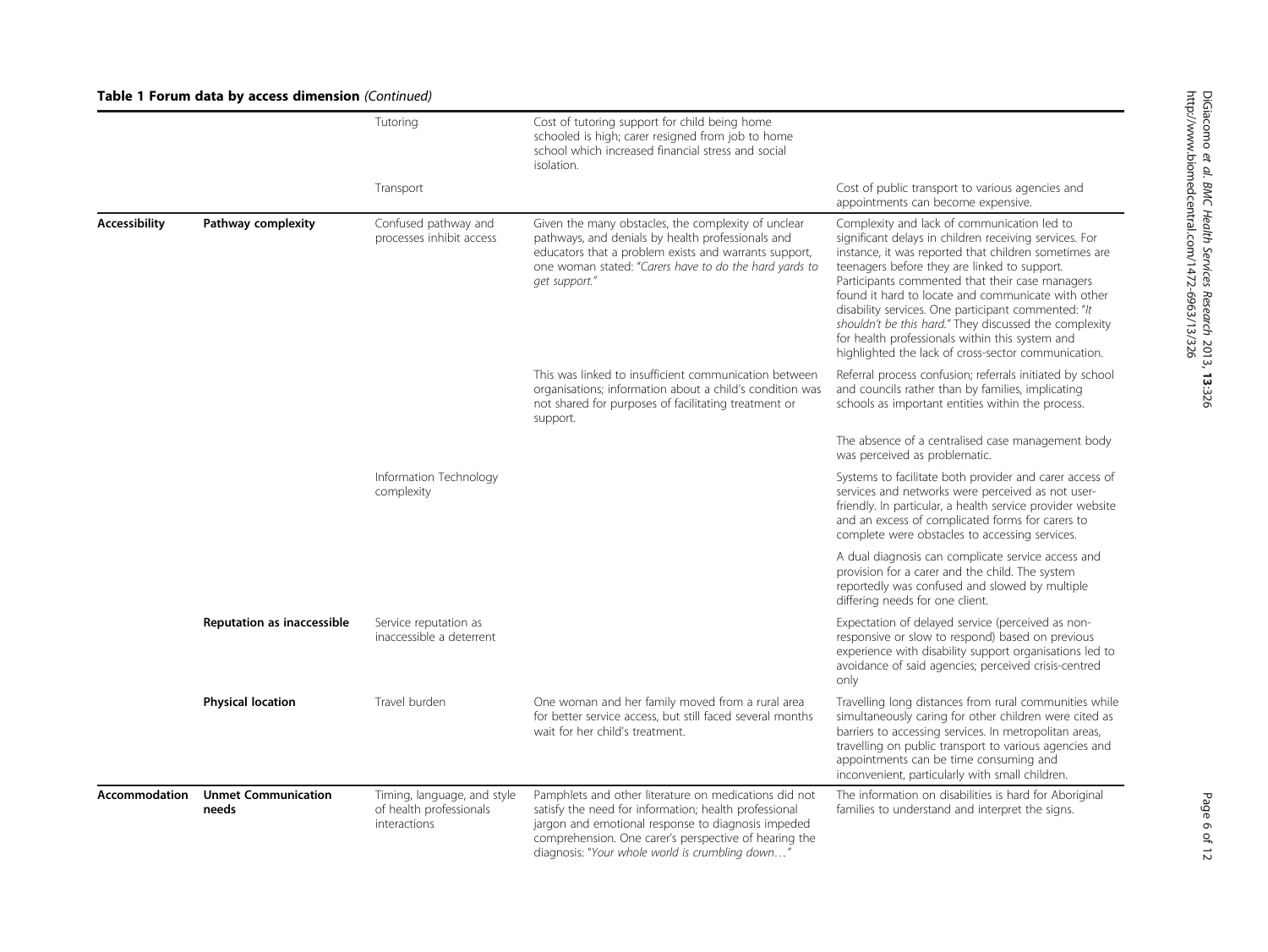| <b>Acceptability</b> | <b>Remnants of colonisation</b><br>and trauma | Historical distrust                                                          | A deterrent from help-seeking was concern that<br>children might be taken away by government child<br>protection services.                                                                                                                                                                                                                                                                                                                                                                                                   | Consideration of historical context of welfare<br>organisations and 'white history' (referring to white<br>Anglo-Australian cultural dominance and history of<br>colonisation, oppression, and removing of Aboriginal<br>Australian children from their families by government<br>welfare organisations). This may influence carers and                                                                                                                                             |
|----------------------|-----------------------------------------------|------------------------------------------------------------------------------|------------------------------------------------------------------------------------------------------------------------------------------------------------------------------------------------------------------------------------------------------------------------------------------------------------------------------------------------------------------------------------------------------------------------------------------------------------------------------------------------------------------------------|-------------------------------------------------------------------------------------------------------------------------------------------------------------------------------------------------------------------------------------------------------------------------------------------------------------------------------------------------------------------------------------------------------------------------------------------------------------------------------------|
|                      |                                               | Diagnostic & geographic<br>rigidity restrict and delay<br>access to services | Difficulty accessing support when developmental<br>problems were not obvious, visible, or usual; one carer<br>explained that due to her child's non-academic<br>achievements, she had to endure multiple tests to<br>'prove' her disability. Her child's teacher attributed her<br>difficulties in school to a pre-occupation with<br>extracurricular activities, as repeated by this carer: "She<br>said, 'if she didn't spend so much time participating in<br>(extracurricular activities) she would be fine at school."" | Disability assessment is highly structured and results in<br>a diagnosis or label; carers may prefer a holistic<br>approach to understanding the child and their<br>circumstances.<br>Rigid criteria for access to services, such as diagnostic<br>assessments and geographic boundaries that did not<br>take into account the individual needs of the family<br>and child creating uncertainty for carers and providers<br>and restricting and delaying access to needed services. |
|                      |                                               | School-based support                                                         | Need for more tutoring support for mainstream-placed<br>students; without this, children may leave the school<br>system early or require home schooling (eg. unable to<br>secure a position in a state school she perceived as<br>meeting her child's needs, one carer resigned from her<br>job and began home schooling, which increased her<br>social isolation and financial stress)                                                                                                                                      |                                                                                                                                                                                                                                                                                                                                                                                                                                                                                     |
|                      | Service inflexibility                         | Respite restrictions                                                         | Government-subsidised respite policies and services<br>were described as restrictive, inflexible, not family-<br>centred, crisis-driven, and not meeting carers' needs<br>and commitments (eq. one woman mentioned that<br>she was given respite on a weeknight outside of<br>business hours. This timing meant that she was unable<br>to undertake an activity which would make her feel<br>that she had had a break).                                                                                                      | "Disability is a family issue."                                                                                                                                                                                                                                                                                                                                                                                                                                                     |
|                      | <b>Administrative Burden</b>                  | Excessive paperwork                                                          | For some, a barrier to obtaining financial support was<br>the amount of paperwork that needed to be<br>completed and necessary documentation.                                                                                                                                                                                                                                                                                                                                                                                |                                                                                                                                                                                                                                                                                                                                                                                                                                                                                     |
|                      |                                               | Culturally appropriate<br>communication                                      | Frustration of not being heard; eg. respite provider<br>would not use Aboriginal language with child, despite<br>having been advised that this would enable<br>communication; carer perceived this as an example of<br>Aboriginal language differences not being respected<br>and consequently making it harder for Aboriginal<br>children with a disability to have their needs met.                                                                                                                                        |                                                                                                                                                                                                                                                                                                                                                                                                                                                                                     |
|                      |                                               |                                                                              | Parental experience and expertise was not recognised<br>during interactions with mainstream services while<br>attempting to obtain support for her child: "They don't<br>listen, they tell us."                                                                                                                                                                                                                                                                                                                              |                                                                                                                                                                                                                                                                                                                                                                                                                                                                                     |
|                      |                                               |                                                                              | Need longer contact time with the health professional<br>or other suitable person and more opportunities for<br>understanding this information. They also needed<br>broader referrals and education.                                                                                                                                                                                                                                                                                                                         |                                                                                                                                                                                                                                                                                                                                                                                                                                                                                     |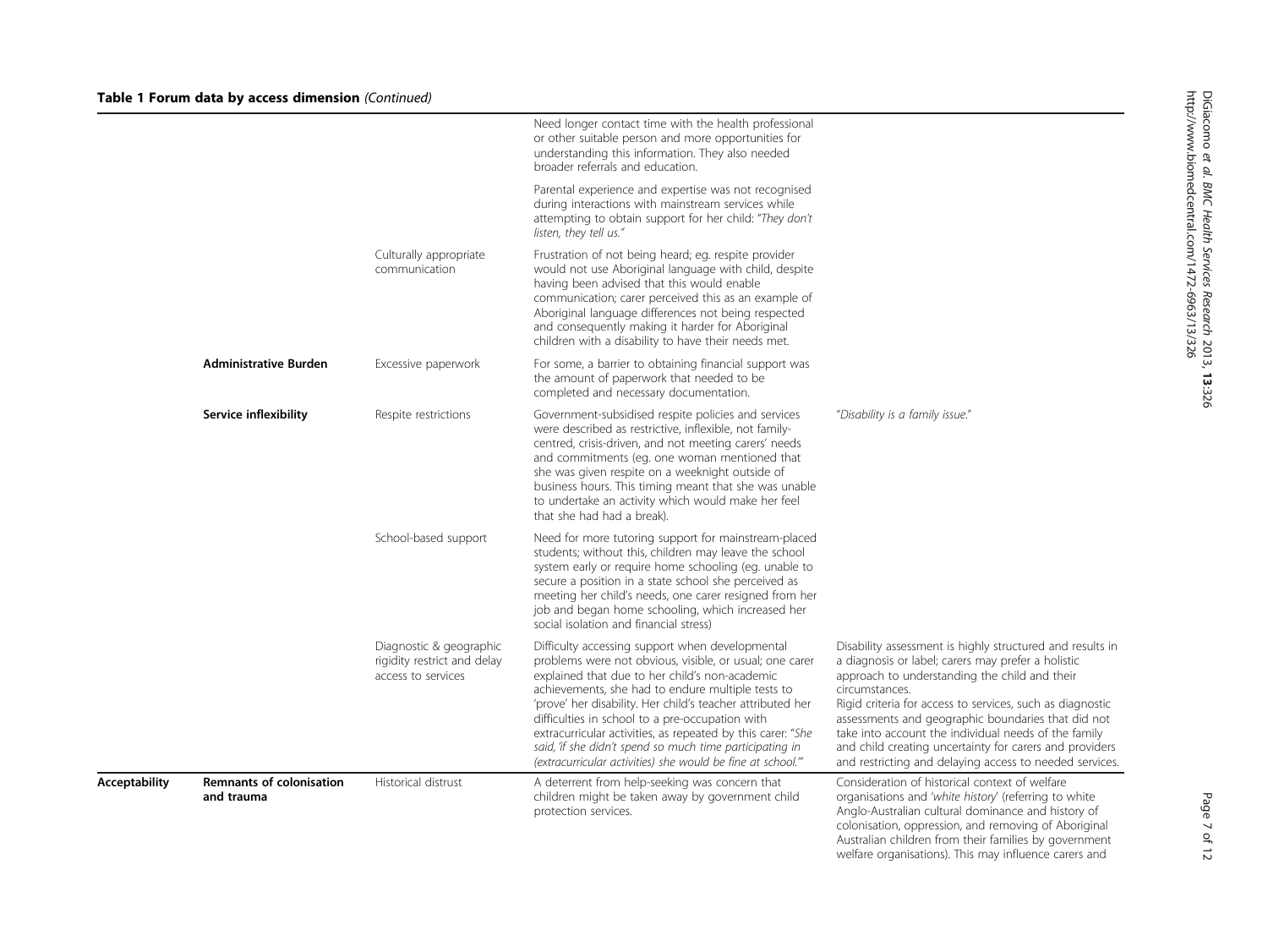|                                                 |                                                                                                                                                                                                                                                                                                                                                                                                                                                                                                                                                                                          | consensus regarding trust as significant barrier that<br>inhibited families accessing disability services,<br>particularly via government organisations.                                                                                      |
|-------------------------------------------------|------------------------------------------------------------------------------------------------------------------------------------------------------------------------------------------------------------------------------------------------------------------------------------------------------------------------------------------------------------------------------------------------------------------------------------------------------------------------------------------------------------------------------------------------------------------------------------------|-----------------------------------------------------------------------------------------------------------------------------------------------------------------------------------------------------------------------------------------------|
|                                                 | Based on their own and others' experiences, the<br>women believed that Aboriginal people were made to<br>feel as if they had caused their child's disability;<br>perceived assumptions and generalisations about<br>substance abuse and unemployment: "They<br>[organisation staff] make you feel like you caused it [the<br>disability]." This woman explained that neither she nor<br>her husband drink alcohol, smoke, or use drugs, yet she<br>felt strongly that she was being blamed for her child's<br>disability: "You could be an angel and they would still<br>criticise you." |                                                                                                                                                                                                                                               |
| Perceptions of racism and<br>blame              | Felt they were under increased scrutiny, had to prove<br>that they needed support, were considered<br>undeserving, or were being judged negatively for<br>needing assistance. Carers perceived that 'the system'<br>favours or prioritises parents who appear not to be<br>coping or have obvious problems.                                                                                                                                                                                                                                                                              |                                                                                                                                                                                                                                               |
|                                                 | Another deterrent was the perceived attitude of some<br>organisations: "They make you feel like they are doing<br>you a favour by giving you respite."                                                                                                                                                                                                                                                                                                                                                                                                                                   |                                                                                                                                                                                                                                               |
| Disregard for culture                           | One respite service provider was reported to have<br>failed to communicate in a culturally appropriate way<br>which would have facilitated care of a child having<br>been advised that this would enable communication.<br>She believed this behaviour made it harder for<br>Aboriginal children with a disability to have their needs<br>met.                                                                                                                                                                                                                                           |                                                                                                                                                                                                                                               |
| Inappropriate handling,<br>labeling, management |                                                                                                                                                                                                                                                                                                                                                                                                                                                                                                                                                                                          | Another barrier to trust was the perception that there<br>were too many people involved in the process. Families<br>that needed support felt that they were being passed<br>around to different people.                                       |
|                                                 |                                                                                                                                                                                                                                                                                                                                                                                                                                                                                                                                                                                          | Disability assessment is highly structured and results in<br>a diagnosis or label. This may be off-putting to carers<br>as it does not reflect a holistic approach to<br>understanding the child and his or her context and<br>circumstances. |

service providers to avoid engagement. Group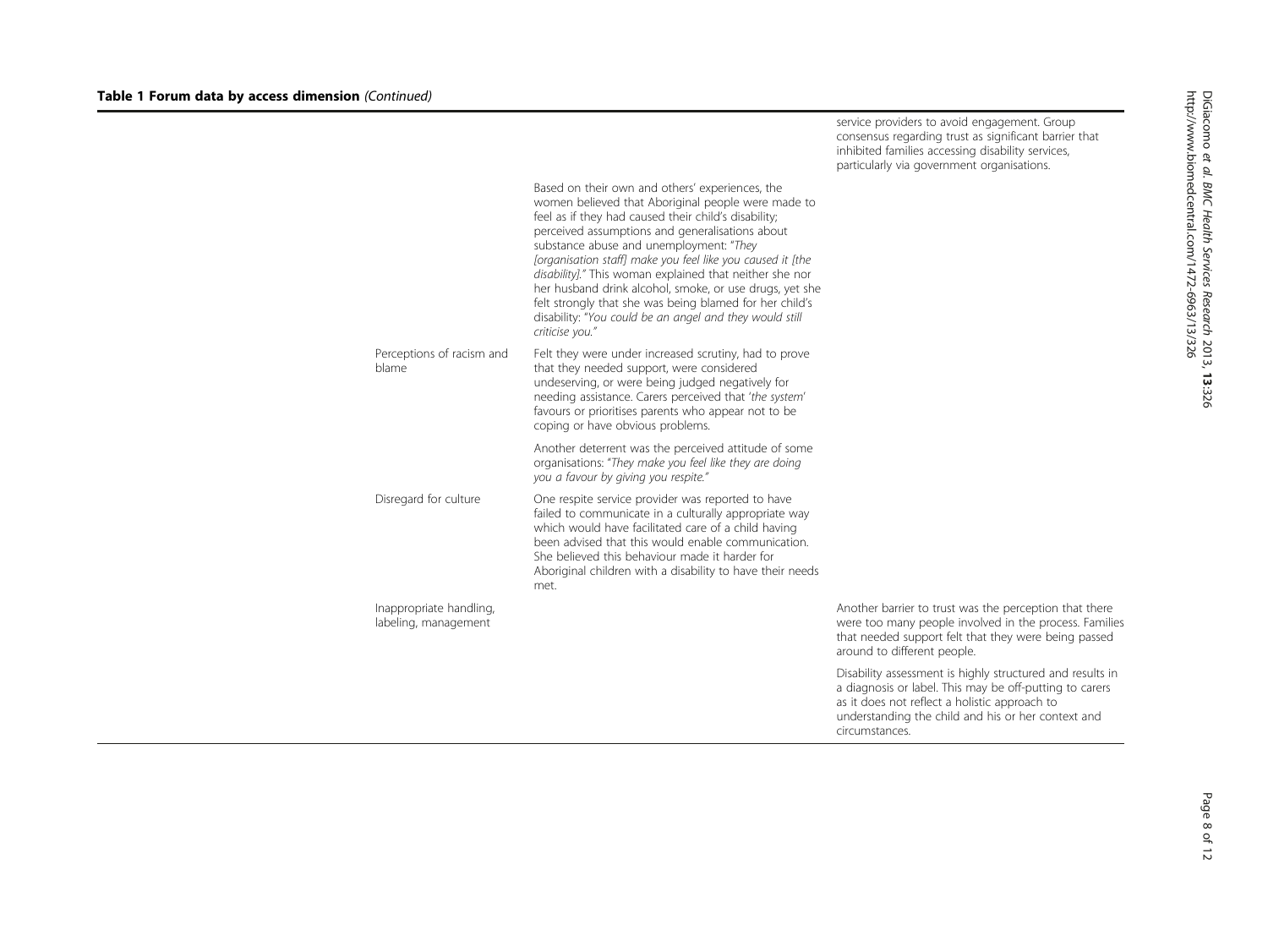#### Accommodation

Carers discussed several examples of services and providers not meeting their or their children's needs with respect to their social, educational, and cultural backgrounds. The language, style, and duration of health professional interactions did not always satisfy information or personal needs. Carers preferred to have additional time to discuss and understand information provided and to be given the opportunity for broader education and discussion of referral options. Respite services were described as inflexible, not family-centred, crisis-driven, and not meeting carers' needs and commitments. The volume of paperwork and documentation required to receive financial assistance represented yet another demand on already overburdened carers.

Providers did not meet children's needs when they did not incorporate culturally appropriate language and assessed the child according to rigid diagnostic criteria, rather than through holistic assessments that included the sociocultural context of the child. There was an expressed need for more school-based support for mainstream-placed students to avoid early departure of children from the school system.

#### Acceptability

Participants considered that Australia's history of colonisation and oppression of Aboriginal peoples and the forcible removal of children from their families impacted on experiences of Aboriginal families and children and interactions with mainstream services. These experiences and racism have engendered distrust of government organisations and has influenced carers, as well as some service providers, to avoid engagement with disability services. Examples of unacceptable practices included disregard of Aboriginal culture and language, rigid, non-holistic approaches towards disability assessment, and handling by multiple service providers.

Solutions and preferences for services and service access were proposed by both groups (Table 2). Aboriginal Community Controlled Health Service-based initiatives that facilitated education and support and dedicated knowledgeable Aboriginal Child Disability Workers were carers' preferred models. Providers noted the importance of working within a family-centred, flexible, and centrally managed model. Both school- and ACCHS-based data collection were endorsed to allow informed policy and practice. Increased awareness of disability supports and inter-sectoral partnerships were endorsed.

# Discussion

This study has elucidated several barriers to service access experienced by Aboriginal families of children with disabilities. It has demonstrated that although there are dedicated disability services, these are not always available, accessible, accommodating, affordable, or appropriate. Common to both carers and service providers was dissatisfaction around complexity and inflexibility of services.

Although awareness of available services is not explicitly represented within Penchansky and Thomas's framework,

Table 2 Carer and provider-proposed solutions to address barriers to access

| Solution<br><b>Categories</b>                                          | Carer-preferred solutions                                                                                                                                                                                                  | <b>Provider solutions</b>                                                                                                                                        |
|------------------------------------------------------------------------|----------------------------------------------------------------------------------------------------------------------------------------------------------------------------------------------------------------------------|------------------------------------------------------------------------------------------------------------------------------------------------------------------|
| <b>ACCHS-based</b><br>support                                          | Provide education, workshops, information sessions, and<br>support groups (especially for children with intellectual<br>disability) for families                                                                           | Grassroots-based; educating families and teachers on disability<br>and available services; focus on prevention                                                   |
|                                                                        | Opportunities for carers to speak with health professionals/<br>service providers face-to-face (rather than computer or phone).                                                                                            | Work within a family-centred, flexible model, personal<br>approach, holistic approach                                                                            |
|                                                                        | Collect accurate data on number of children in the community<br>with disabilities to inform local and government strategies                                                                                                |                                                                                                                                                                  |
| <b>Aboriginal Child</b><br><b>Disability Support</b><br><b>Workers</b> | Need for a dedicated support worker/ Aboriginal Child<br>Disability Worker with disability expertise - role in care<br>navigation, health education, interpretation of medical jargon<br>and liaison support with services | Work within a centralised, case manager model; explore other<br>effective and acceptable models (including funding models) in<br>urban Aboriginal populations    |
| Increased<br>flexibility                                               | Increased flexibility and responsiveness of respite services                                                                                                                                                               | Minimise red-tape and rigid criteria, particularly during crisis;<br>increase flexibility for Aboriginal families                                                |
| School-based<br>support                                                | Utilise school data on Indigenous and disability status to<br>ensure adequate resource distribution; facilitate linkages<br>between other support agencies and schools                                                     | Increase awareness of disability and support available across<br>professions and within communities; increase opportunity for<br>network building across sectors |
| Contact<br><b>Information</b>                                          | Routinely updated listing of services and contacts for support<br>(general and disability- specific information; with consideration<br>for child's developmental stages)                                                   |                                                                                                                                                                  |
| Inter-sectoral<br>partnerships                                         | Partnerships between schools, parents, and community<br>controlled organisations were also seen as strategies to enable<br>access to services.                                                                             |                                                                                                                                                                  |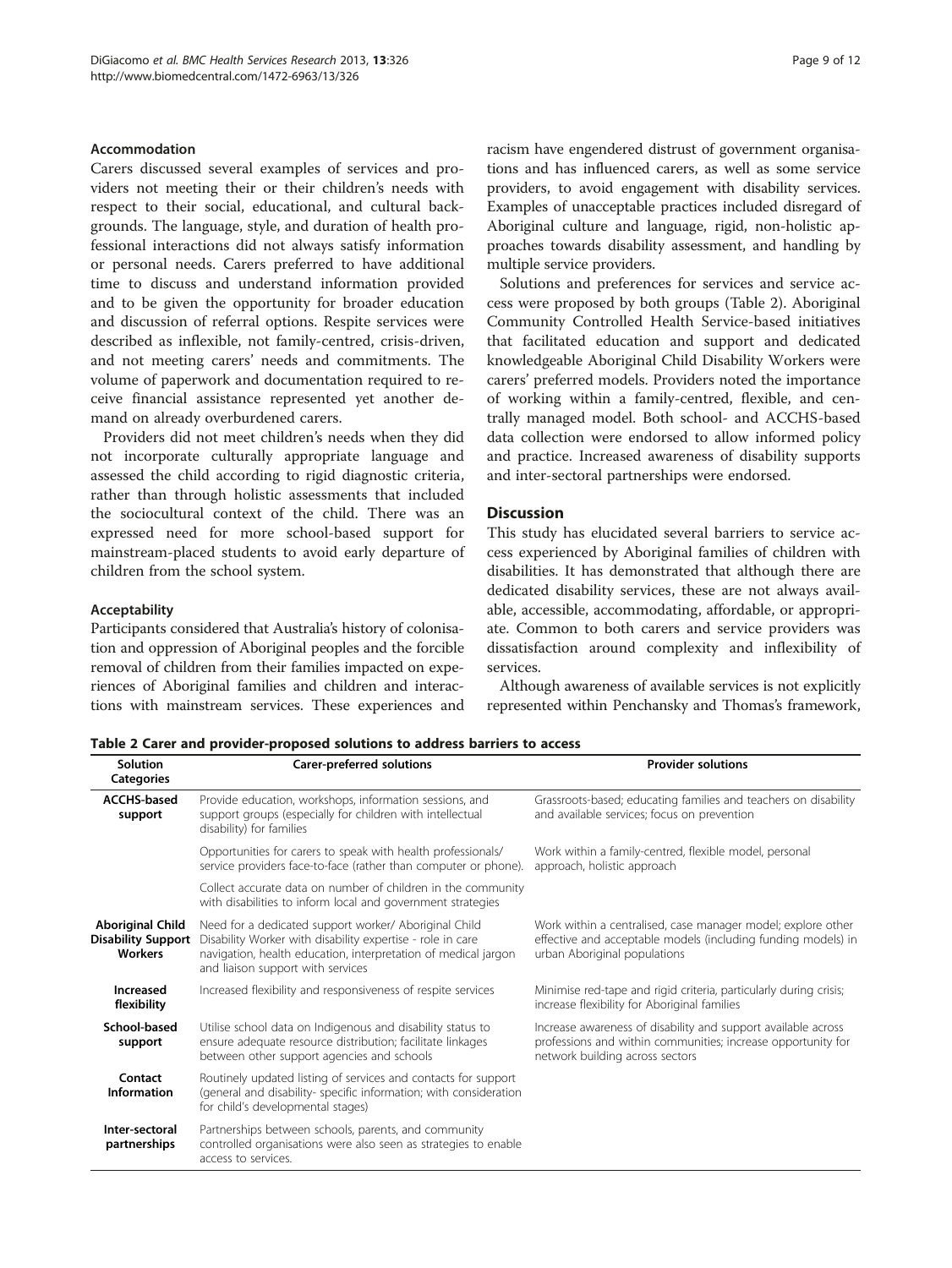<span id="page-9-0"></span>it emerged as an important issue for carers and providers who expressed uncertainty and ignorance regarding support available. A lack of schools' awareness of available services, such as hearing and developmental screening, has been noted previously [\[28\]](#page-11-0). Perhaps awareness of services is assumed within the framework or subsumed within the availability or accessibility dimensions. Indeed, awareness of services and availability were more prominent in the data than concerns over cultural appropriateness; however, it can be argued that awareness of a service must occur prior to attempting to access it and perceive appropriateness. This emphasis underscored that basic promotion of services was grossly inadequate, as perceived by consumers and providers.

Despite the preponderance of literature centring on rural and remote Aboriginal children [[29](#page-11-0),[30](#page-11-0)], a finding of this study is that geographic proximity does not necessarily facilitate availability. This finding supports a previous report of one in eight Aboriginal Australian children, including those whom are urban-dwelling, waiting longer than recommended for some services [[31\]](#page-11-0). Being located in a major metropolitan area, such as Sydney, is not a guarantee of access. Despite the health infrastructure of the Western Sydney area, our finding of reports of delays and service gaps challenges the myth of urban centres characterized by efficiency and availability. This suggests need for services is a national issue, not just a problem of geographic isolation.

Although availability of services is paramount, services must also meet the needs of Aboriginal families; a mandate that has not always been realised and is often considered a secondary requirement [[32\]](#page-11-0). It can be argued, however, that these dimensions of access are equally important.

The historical context and institutionalized racism and discrimination were discussed at both forums. The legacy of stolen generations and a recent resurgence of government control [[33](#page-11-0)] has contributed to fear and distrust of organisations, marginalisation, disadvantage, and fear that children will be taken [\[34\]](#page-11-0) making some Aboriginal people reluctant to access support and services [\[6\]](#page-10-0). Given that the first years of a child's life are so critical, it is vital that carers can access services without fear of racism, discrimination, or chastisement. Health providers must also be aware of the stigma around Aboriginal Australian disability; that is, institutionalized attitudes around the causation involving assumptions of drug dependence, alcoholism, and unemployment. Whether implicit or explicit, these issues must be considered and addressed in the provision of disability services within the Indigenous community.

Although there has been a focus on improving access to culturally appropriate services, this has not been as pronounced in the pre-school setting which represents an excellent opportunity for interventions. In Australia, just a quarter of young Aboriginal children attend early childhood services such as pre-school [[35\]](#page-11-0). Developing and evaluating cost effective quality early interventions in pre-school and childcare are key points where development indicators can trigger support, potentially making a difference to life-long outcomes.

This study and others identify that promoting health literacy in Australian Aboriginal people requires greater incorporation and engagement with an Aboriginal worldview [[36](#page-11-0)]. Setting programs in culturally safe and accessible locations, such as an Aboriginal health or educational setting, and involving Aboriginal health workers is of critical importance [[20,37,38](#page-11-0)]. Also important is improved connections between non-Aboriginal and Aboriginal health workers, and Aboriginal and non-Aboriginal services. Mainstream service providers need to work closely with AHWs and ACCHSs as they play an essential role in overcoming cultural and other barriers [\[39,40](#page-11-0)]. A model of shared client management should be implemented. Mere involvement of AHWs and Aboriginal services, however, is not enough. Building expertise and capacity within these positions and services is critical, yet this is not currently available in many Aboriginal organisations. Although funding for an Aboriginal Disability Support Worker would be a positive step, it is essential that this position have specialist knowledge of disability and services in the area.

Family-centred solutions were called for, several of which have been previously reported in the literature. Among these are including involving the family in bi-cultural education to facilitate family engagement in primary health prevention and treatment [[41](#page-11-0)]. Building relationships over time, providing opportunities for discussion, and an emphasis on the abilities of the child rather than the disability have been noted [[42](#page-11-0)]. Other important gaps identified were services to support male carers, in- and out-of- school

#### Table 3 Recommendations to improve access according to dimensions of access framework

| <b>Availability</b>  | Geographically accessible and acceptable waiting<br>times; the need for Aboriginal Health Workers in<br>navigating the system                                   |
|----------------------|-----------------------------------------------------------------------------------------------------------------------------------------------------------------|
| <b>Affordability</b> | Consideration of additional out of pocket expenses<br>associated with caregiving, medical and educational<br>services                                           |
| Accessibility        | Geographically accessible, simplification of cross-<br>sector communication in health as well as social<br>services, child care for siblings, transport support |
| Accommodation        | Need for receptive, flexible and responsive assistance<br>that meets the needs of the whole family and<br>proximity to support                                  |
| Acceptability        | Culturally appropriate services that recognise the<br>importance of the Aboriginal Community Controlled<br>Sector and recognise a reconciliation agenda         |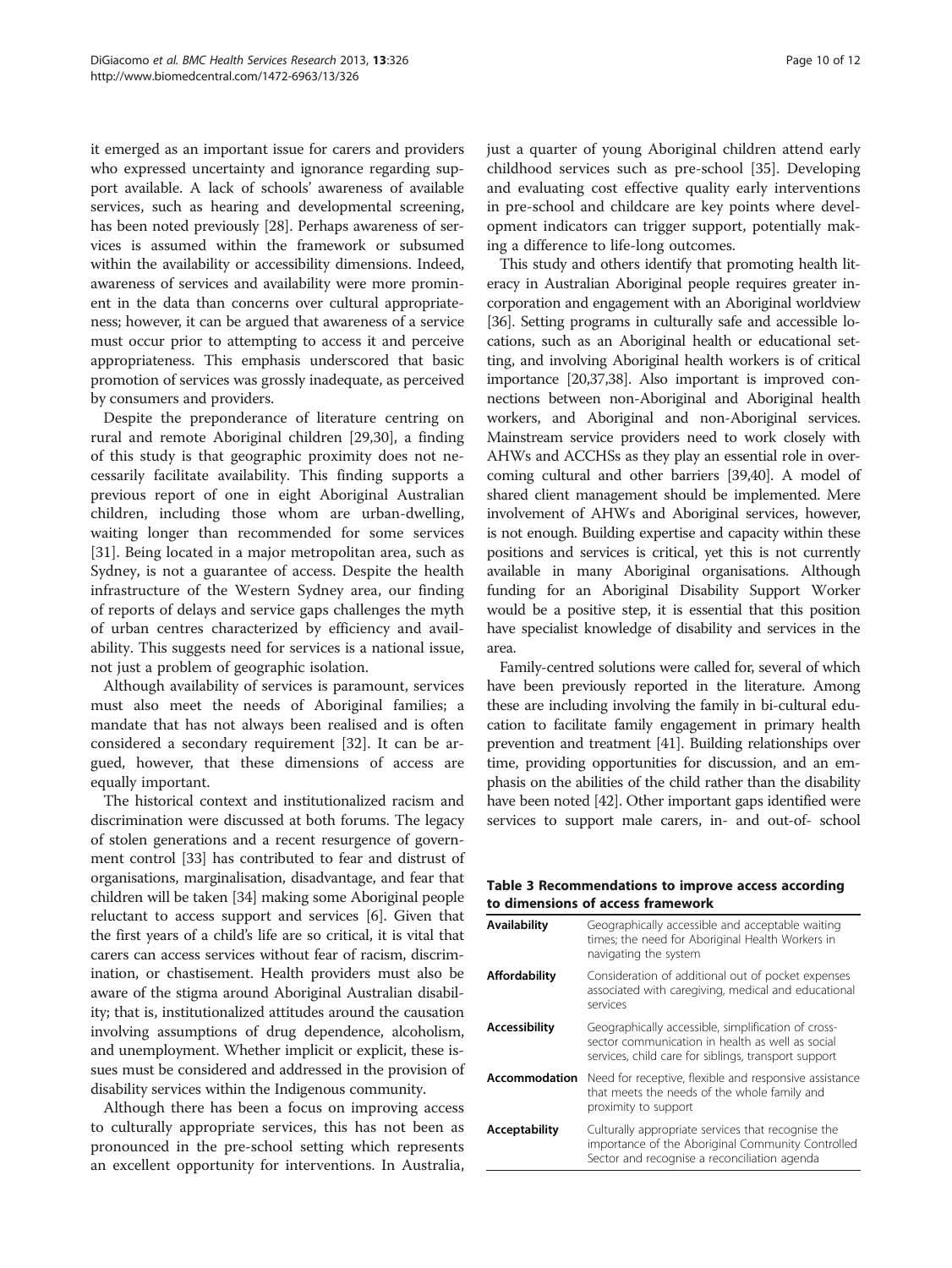<span id="page-10-0"></span>needs of adolescents, and respite services [\[43\]](#page-11-0). Table [3](#page-9-0) summarises recommendations to improve access.

Additional implications for policy include the need for development of clear guidelines regarding the referral processes of Aboriginal children with disabilities and enactment of policies to address financial barriers.

# Strengths and limitations

The small self-selected sample size means that these findings are not necessarily representative of other Aboriginal populations or service providers. However, participants were targeted on the basis of their expertise and lived experience with disability, particularly in within the context of this urban Aboriginal community. Interestingly, the unforeseen funeral that kept several carers from participating, poignantly illustrates both the high mortality rate and solidarity of the community. Participation could be enhanced by including multiple forum events and other consultation opportunities to accommodate the many priorities and responsibilities of community members. The focus group style forums enabled in-depth descriptions of experiences and vocalisation of concerns in a safe atmosphere. The system of health care provision often fails to meet the needs of vulnerable groups, thus, a strength of this study is the opportunity to hear directly from the carers of Aboriginal children as they discussed their needs. Their views can frame a consumer driven, Aboriginal family-centred approach to ameliorate barriers to access.

# Conclusions

Service providers' experiences of difficulty and confusion accessing disability services in their daily work corroborate the challenges faced by Aboriginal families and reflect a system in need of reform and streamlining. The magnitude and impact of the inadequate care model currently applied to Aboriginal childhood disability signals an urgent need for change.

These findings have implications for not only policy, service planning and provision, but also for primary health care providers, schools and teachers, and frontline personnel within government and non-government organisations. Interdisciplinary and inter-organisational holistic collaborations are needed to support the multidimensional needs of families in their quest to ensure their children's health and well-being.

#### Abbreviations

ACCHS: Aboriginal community controlled health service; AHW: Aboriginal health worker.

#### Competing interests

The authors declare that they have no competing interests.

#### Authors' contributions

MD contributed to study design, data collection and analysis, and drafting the manuscript. PD contributed to study conceptualisation, data collection and analysis, revising the manuscript, and cultural mentorship. PA contributed to planning the study, data collection and analysis, and revising the manuscript. PMD contributed to planning the study, data collection and analysis, and revising the manuscript. JD contributed to study conceptualisation, review of the manuscript, and cultural mentorship. FV contributed to study conceptualisation, review of the manuscript, and cultural mentorship throughout the study. All authors read and approved the final manuscript.

#### Acknowledgements

The authors wish to acknowledge Ageing, Disability, and Home Care for their support. Michelle DiGiacomo and Patricia M. Davidson of the research team acknowledge the funding support of the University of Technology Sydney and the National Health and Medical Research Council Capacity Building Grant (#533547). DiGiacomo is a postdoctoral fellow supported by this grant. The authors also wish to acknowledge funding support received from the Australian Research Council (LP120200484).

#### Author details

<sup>1</sup> Centre for Cardiovascular and Chronic Care, Faculty of Health, University of Technology Sydney, Broadway, P.O. Box 123, Broadway, Australia 2007. 2 Aboriginal Medical Service Western Sydney, P.O. Box 3160, Mt Druitt, Australia 2770. <sup>3</sup>University of Western Sydney, Locked Bag 1797, Penrith Australia 2751.

Received: 16 February 2013 Accepted: 15 August 2013 Published: 19 August 2013

#### References

- 1. Ou L, Chen J, Hillman K, Eastwood J: The comparison of health status and health services utilisation between Indigenous and non-Indigenous infants in Australia. Aust New Zeal J Publ Health 2010, 34(1):50–56.
- 2. Australian Institute of Health and Welfare (AIHW): Aboriginal and Torres Strait Islander Health Performance Framework 2008 Report, Detailed Analyses. Canberra: AIHW; 2008.
- 3. Steering Committee for the Review of Government Service Provision: Overcoming Indigenous Disadvantage: Key Indicators 2009. Canberra: Productivity Commission; 2009.
- 4. Maggi S, Irwin LJ, Siddiqi A, Hertzman C: The social determinants of early child development: An overview. J Paediatr Child Health 2010, 46(11):627–635.
- 5. Australian Government Productivity Commission: Disability Care and Support Report 54. Canberra: Productivity Commission; 2011.
- 6. Aboriginal Disability Network New South Wales: Telling it like it is: a report on community consultations with Aboriginal people with disability and their associates throughout NSW, 2004–2005. Sydney: Aboriginal Disability Network New South Wales; 2007.
- 7. Bostock L: Access and equity for the doubly disadvantaged. Aborig Isl Health Work J 1991, 15(4):10–15.
- 8. Calma T: Preventing crime and promoting rights for Indigenous young people with cognitive disabilities and mental health issues. Edited by Priday E. Australian Human Rights Commission: Sydney; 2008.
- 9. Comino E, Craig P, Harris E, McDermott D, Harris M, Henry R, Jackson Pulver L, Kemp J, Knight J: The Gudaga Study: establishing an Aboriginal birth cohort in an urban community. Aust N Z J Public Health 2010, 34:S9-17.
- 10. Grevers G, First International Roundtable ENT Meeting Group: Challenges in reducing the burden of otitis media disease: an ENT perspective on improving management and prospects for prevention. Int J Pediatr Otorhinolaryngol 2010, 74(6):572–577.
- 11. O'Connor TE, Perry CF, Lannigan FJ: Complications of otitis media in Indigenous and non-Indigenous children. Med J Aust 2009, 191(9 Suppl): S60–64.
- 12. Australian Bureau of Statistics: National Aboriginal and Torres Strait Islander Health Survey Australia 2004–05. In ABS cat no 47150. Canberra: ABS; 2006.
- 13. Strange A, Johnson A, Ryan B-J, Yonovitz A: The stigma of wearing hearing aids in an adolescent aboriginal population. Aust  $N Z J$  Audiol 2008, 30(1):19–37.